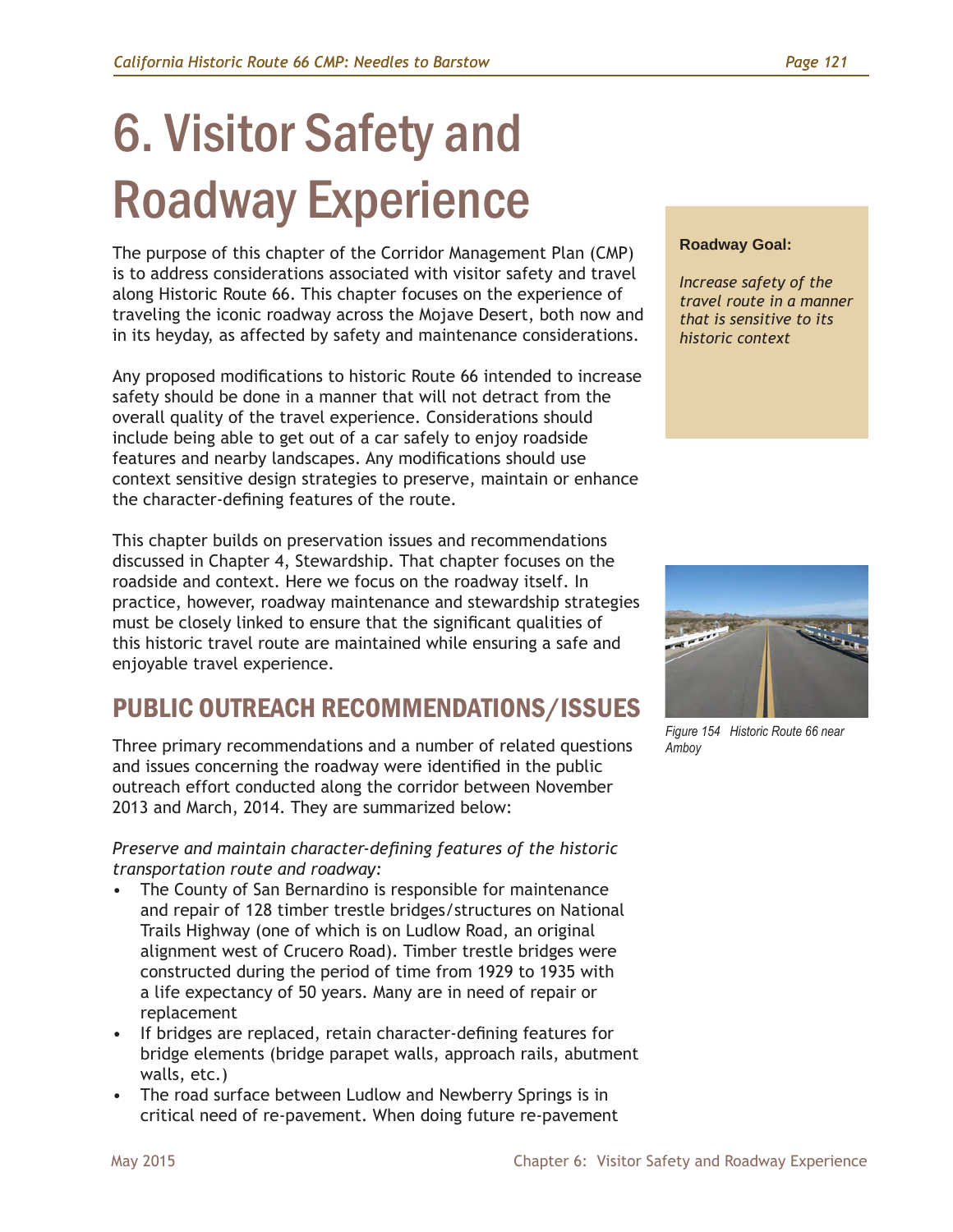work, preserve features associated with the historic roadway, especially its drainage features such as the "Whoop-di-dos" (dips) and berms that direct runoff towards the washes

- Old alignments now abandoned—how should they be preserved and interpreted?
- Use of chip seal is the most cost effective and preferred maintenance treatment. In response to bicycle users questions about chip seal use, the evaluation of aggregate size along with the County's standard practice of applying a fog seal over the chip will provide a smoother surface for the bicycle users while providing the roadway preservation treatment

*Prioritize and phase bridge repair and replacement and roadway resurfacing needs and pursue funding for top priorities:*

- Designation of Historic Route 66 as an official emergency route could leverage additional funding for repairs and replacement of inadequate bridges
- There is some concern that such a designation as an official emergency route would imply the requirement to use a higher level of design standards and guidelines for bridge widths, parapet walls, approach rails and other design elements
- A follow up study is needed to determine issues related to designating Historic Route 66 as an official emergency route
- Ensure proper weight restriction postings are in place for enforcement requirements
- Phase repairs over time while maintaining access to communities and historic features of Historic Route 66 based upon priorities identified as part of San Bernardino County studies and plans
- Maintain adequate sight distances for desired pull-offs or wayside exhibits to safely tell the story of Historic Route 66

*Make it easier to find Historic Route 66 sites and attractions:*

- Consider additional signage and wayfinding tools to ensure that visitors can find various sites and attractions and get the needed safety information in advance of planning a trip or making on-the-road travel decisions
- Visitor information is needed regarding availability of services (gas, food, lodging, water, restrooms, medical, law enforcement etc.)
- Advisory information is needed (climatic conditions/weather, off-road conditions for side trips, etc.) for advance travel planning and spur of the moment decisions

# PRESERVING AND MAINTAINING CHARACTER-DEFINING FEATURES

Most alterations to the road and associated roadside elements (bridge modifications, alignment changes, intersection modifications,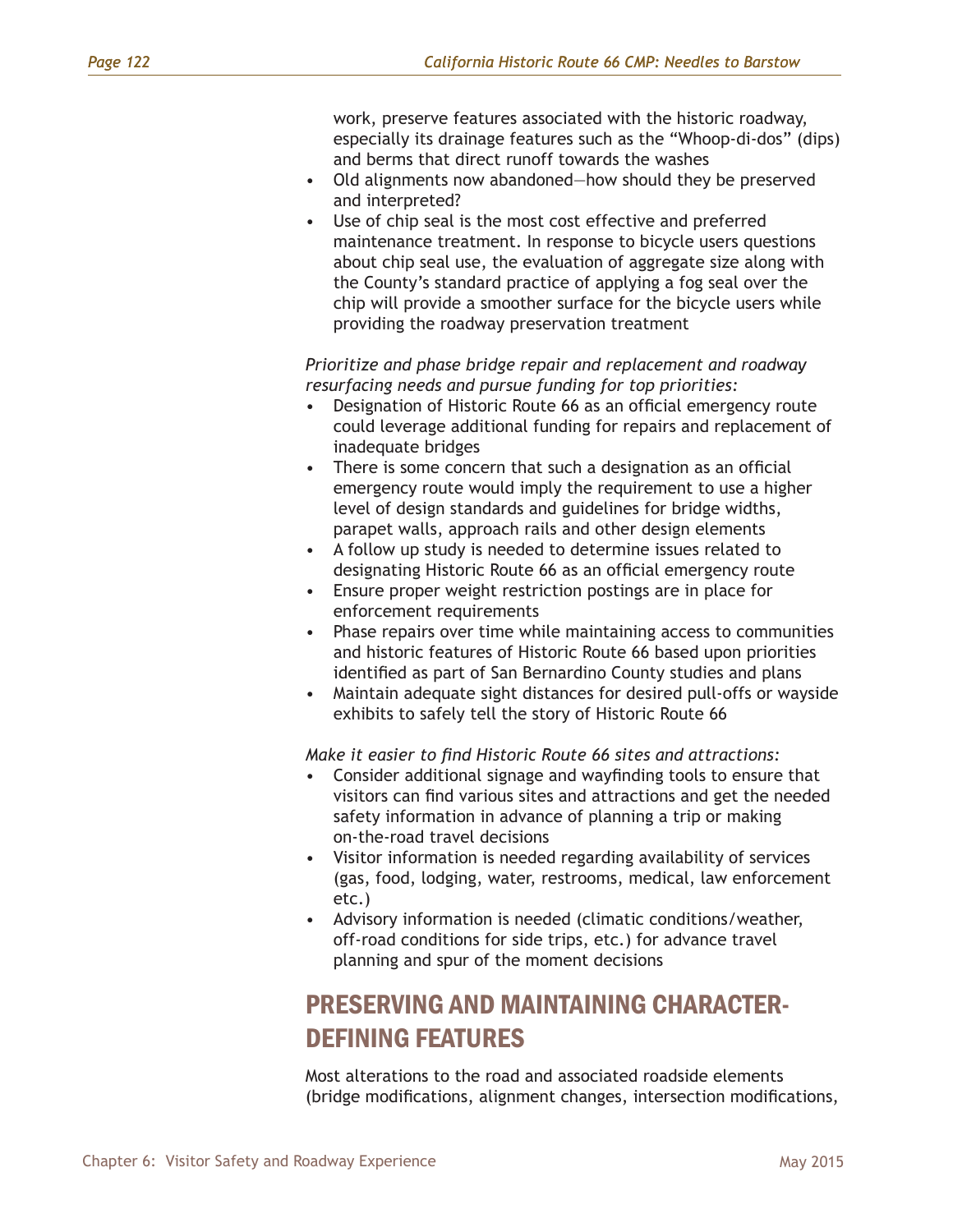shoulder work, drainage, lighting, signage and access provisions) will also alter the travel experience. The goal, with Historic Route 66, is to increase traffic safety, comfort and convenience in a manner sensitive to its historic context.

# 1. ENSURING THAT HISTORIC ROUTE 66 RESOURCES ARE ACCURATELY IDENTIFIED AND CONSIDERED IN FUTURE TRANSPORTATION AND LAND USE DECISION-MAKING

Vulnerable historic and archeological sites along Route 66 are not well-protected by standard Section 106 practices. Route 66 resources are not adequately inventoried and what is inventoried is found in multiple locations. A system is needed that can be easily accessed and utilized for project sponsors that identify Historic Route 66 resources so that local, state and federal governments have better access to this information when doing work within the identified Route 66 corridor. The following steps are recommended:

- 1.1 Establish a central repository for all Route 66 related resource inventories and seek funding in support of managing the inventory and monitoring Section 106 activities to ensure accurate information is considered
- 1.2 Transmit CMP-developed GIS data and inventory maps to the City of Needles, City of Barstow, San Bernardino County, CalTrans, and BLM to as an interim method to increase awareness of Historic Route 66 resources
- 1.3 Establish a method among regulatory agencies for adding new information to existing data bases and coordinating the delivery of that information to responsible agencies, utilizing the common date base transmitted and maintained in Strategies 1.1 and 1.2
- 1.4 Seek funding for more detailed resource inventories on an annual basis to support listing on state and national registers of historic places

## 2. USING CONTEXT SENSITIVE SOLUTIONS

Context sensitive solutions (CSS), as applied to historic roads, refers to a collaborative, interdisciplinary approach that involves all stakeholders to ensure that modifications to that historic road and corridor fit its setting. For historic roads, CSS provides the underlying rationale for applying alternative and more flexible approaches to transportation design and management. Flexible design approaches reflect the need to maintain the route's significant character-defining features while increasing safety. Chapters 3 and 4 document the significance of Historic Route 66's character-defining features. The following recommendations outline the CSS approach for future transportation-related modifications to the road:

2.1 Establish an appropriate process for communicating the rationale for preserving Historic Route 66 and its features to County and

#### **California State Historic Building Code**

*"18961. All state agencies that enforce and administer approvals, variances, or appeals procedures or decisions affecting the preservation or safety of the historical aspects of qualified historical buildings or structures shall use the alternative provisions of this part and shall consult with the State Historical Building Safety Board to obtain its review prior to undertaking action or making decisions on variances or appeals that affect qualified historical buildings or structures."*



*Figure 155 NCHRP Web-Only Document 189 "Design and Management of Historic Roads*" *provides useful guidance for addressing traffic and engineering issues on historic roads*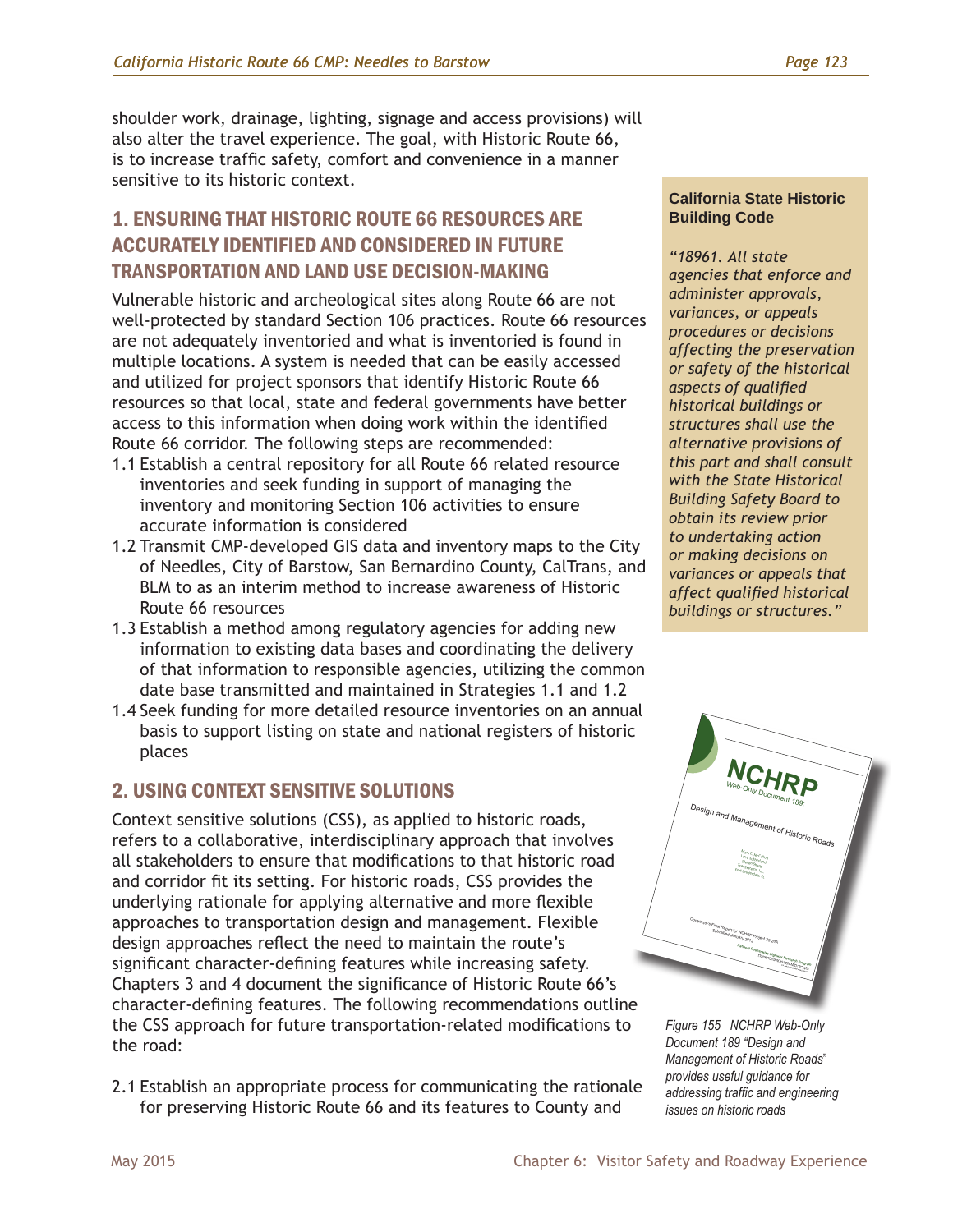#### **Special Concerns for Desert Travel**

*A large portion of Route 66 in the targeted corridor involves travel through the Mojave Desert. This sidebar lists important tips for a safe trip.*

- *• Plan your trip: know where you are going; and how long it will take to get there.*
- *• Never travel alone if possible and share travel plans with family and friends. Have a communication plan and check in often.*
- *• Ensure vehicle is in good working condition. Always start with a full tank of gas. Fuel frequently and always try to maintain half a tank.*
- *• Have a GPS unit, cellular phone, area map, compass, or a SPOT (Satellite Personal Observation Tracker).*
- *• Pack food, snacks and at least one gallon of water per person per day.*
- *• Pack emergency kit with a first aid kit, knife, signal mirror, flashlight, matches and a kite (as signaling devises to attract search and rescue teams).*
- *• Plan for extreme desert temperatures.*
- *• Have sunscreen, sunglasses and broad brimmed hat. Use frequently.*
- *• Dress in layers for comfort at all temperatures.*
- *• Don't panic! If you get stranded, make a large X on the ground using newspaper, rocks, or other bright/shiny material that does not match the natural surroundings.*
- *• Watch for snakes, spiders, and scorpions among the rocks.*
- *• ... and don't leave the vehicle. It is easier to see the vehicle than a person walking in the desert. Fly the kite if possible.*

State transportation agencies for both federally funded and non-federally funded projects and activities, including the economic values related to heritage- and nature-based tourism

- 2.2 Coordinate any proposed or planned maintenance with appropriate land management agency or office of jurisdiction to evaluate and minimize potential impact on adjacent public lands
- 2.3 Consult the report *NCHRP (Web-only) 189 Design and Management of Historic Roads* for recommendations regarding design issues, terms, approaches and guidance for doing design work on historic roads
- 2.4 Agree upon appropriate guidelines and engineering design standards that impact the geometric design, lane widths, crash-barrier design as well as the future operating speeds for the historic roadway
- 2.5 Determine the nature of future truck use along Historic Route 66 to ascertain priorities for future bridge work and potential funding sources and select appropriate design criteria
- 2.6 Determine the applicability of California's State Historical Building Code as a tool for historic preservation<sup>1</sup>:
	- If specific structures are identified as eligible, does the State Historic Building Code apply to work required to complete repair or replacement?
	- If the entire travel route is identified as eligible for the National Register, would the State Historic Building Code apply to "non-contributing structures"
- 2.7 Adopt a historic treatment plan for Historic Route 66 through the Mojave Desert. At a minimum, the treatment plan should incorporate the following topics:
	- 1) Process and Approach
	- 2) Applicable Guidelines
	- 3) Discussion of Design Speed vs. Operational Speed
	- 4) Roadway Geometry maintaining present alignment; preserving past alignments
	- 5) Pavement Resurfacing
	- 6) Drainage
	- 7) Structures
	- 8) Roadside Features and Elements
	- 9) Signage
	- 10) Accommodating Bicycles
	- 11) Travel Services

(See "Historic Preservation Treatment Plan" on page 126)

# 3. LEVERAGING HISTORIC SIGNIFICANCE TO FACILITATE MORE FUNDING OPTIONS

Historic Route 66 is both an important heritage-based touring route and the de facto emergency alternative route to I-40. CalTrans needs to either formally designate Historic Route 66 as an official

<sup>1</sup> See [http://www.dgs.ca.gov/dsa/AboutUs/shbsb/shbsb\\_health\\_safety.aspx](http://www.dgs.ca.gov/dsa/AboutUs/shbsb/shbsb_health_safety.aspx)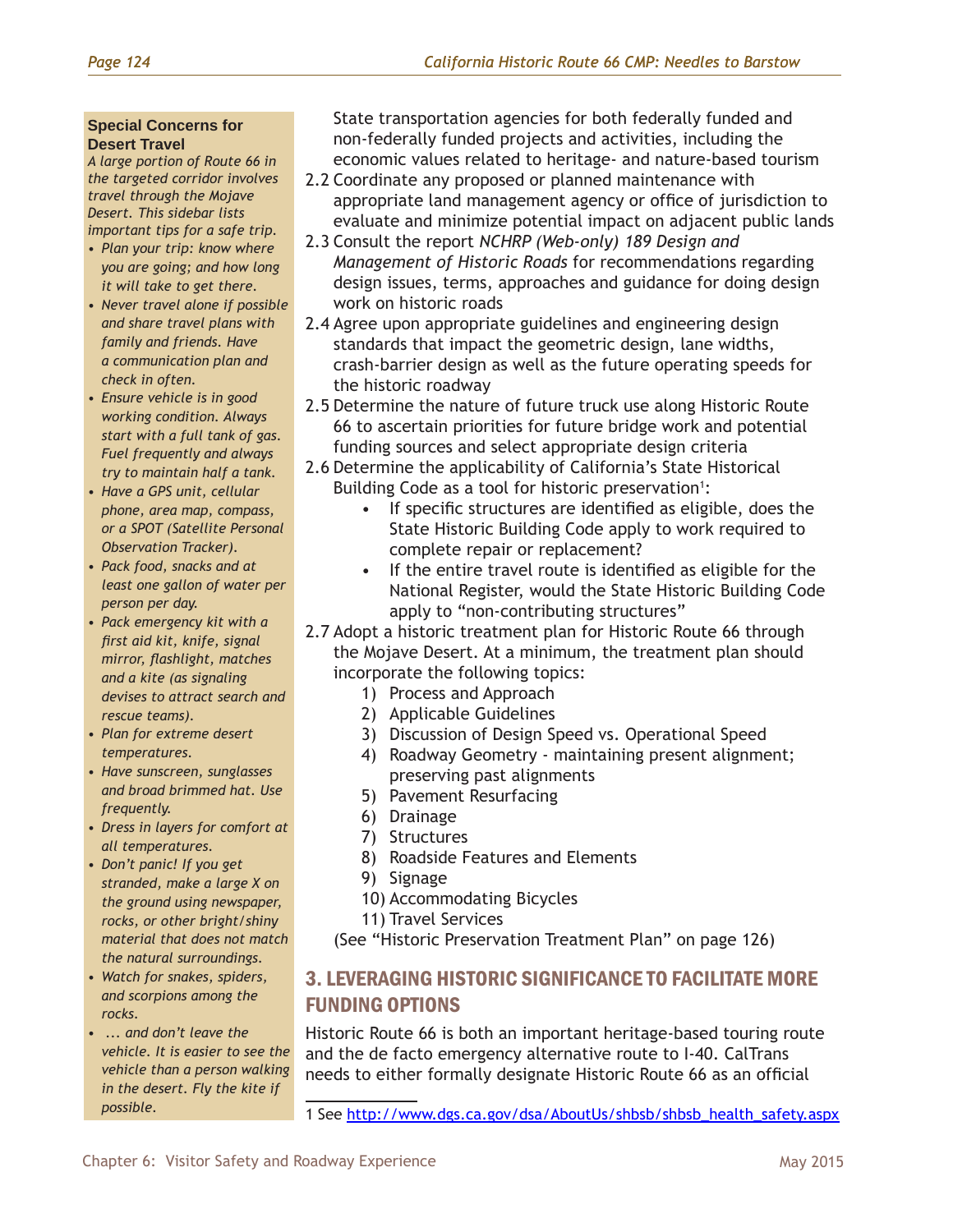emergency alternate route, or they need to more aggressively limit overweight trucks from using the route when I-40 is closed. Official designation should bring with it increased priority for funding needed bridge repair or replacement and roadway resurfacing.

As documented in Chapter 3, Historic Route 66 is an international destination for heritage travelers. In enacting Public Law 106-45, the 106th Congress in 1999 voted unanimously to preserve the cultural resources of the Route 66 corridor and authorized the Secretary of the Interior to provide assistance. The following recommendations outline the steps needed to increase the range of funding options for needed roadway and bridge work on Historic Route 66.

- 3.1 Adopt, as part of the County of San Bernardino General Plan Update, a policy designating Historic Route 66 as a heritage tourism destination and, with CalTrans concurrence, confirm the de facto role as an emergency alternate route to I-40.
- 3.2 Develop and adopt a phased historic preservation treatment plan that will allow bridge and resurfacing work to occur on distinct segments, between interchanges, while keeping as much of the route as possible open for business and accessible to residents.
- 3.3 Coordinate any and all proposed or planned road/right-of-way improvements with appropriate land management agency/office of jurisdiction to review and avoid any potential impacts to adjacent public land resources (cultural, historic, pre-historic, botanical, wildlife, scenic, etc.)
- 3.4 Based upon 3.3, above, develop and adopt a programmatic environmental assessment for all identified 3R work (bridge repair and roadway resurfacing) in consultation with California SHPO and CalTrans, BLM and other federal and state agencies. The agreement must facilitate the necessary permitting for all necessary modifications identified in the treatment plan, allowing the work to be phased over time.
- 3.5 Seek funding from federal and non-federal sources to provide a means of financing road modifications through partnerships with heavy users of the route (BNSF railroad, resource extraction, utilities, renewable energy developers, etc.)

# 4. FACILITATING BROADER RANGE OF TRAVEL MODES

There are multiple ways to travel Historic Route 66—by automobile, recreational vehicle, motorcycle, bicycle, on foot, or by passenger train. Currently, the vast majority of travel trips are by automobile, recreational vehicle or motorcycle. Increasing the choices and safety for those choosing to travel on foot, by bicycle or by public transportation will further enhance heritage tourism goals for the corridor. Linking public transportation together with travel itineraries for bicycle touring, bus touring, or car-sharing services



*Figure 156 Heart of the Mojave trailhead located at the new BLM California Route 66 Gateway wayside*

#### **Potential Roadside Pull-off Locations at Associated Features**

- *• Five Mile Road (BLM Kiosk completed)*
- *• Needles1 at Carty's Camp*
- *• Needles at El Garces/ Park*
- *• Needles at Texaco*
- *• Klinefelter*
- *• Goffs*
- *• Fenner*
- *• Essex*
- *• Danby*
- *• Cadiz Summit*
- *• Chambless*
- *• Roadrunner Café*
- *• Amboy*
- *• Bagdad*
- *• Siberia*
	- *• Ludlow Main Street*
- *• Route 66 wayside at Hector Road*
- *• Newberry Springs Gas Station*
- *• Newberry Springs Bagdad Cafe*
- *• Daggett (Hotel/ Garage)*
- *• Daggett (Seymour Alf)*
- *• Daggett: Inspection Station*
- *• Barstow Sante Fe Trail*
- *• Barstow Railroad Yard*

1 Additional locations in Needles and Barstow will be interpreted as part of walking tours or as gateway sites (see Chapter 5)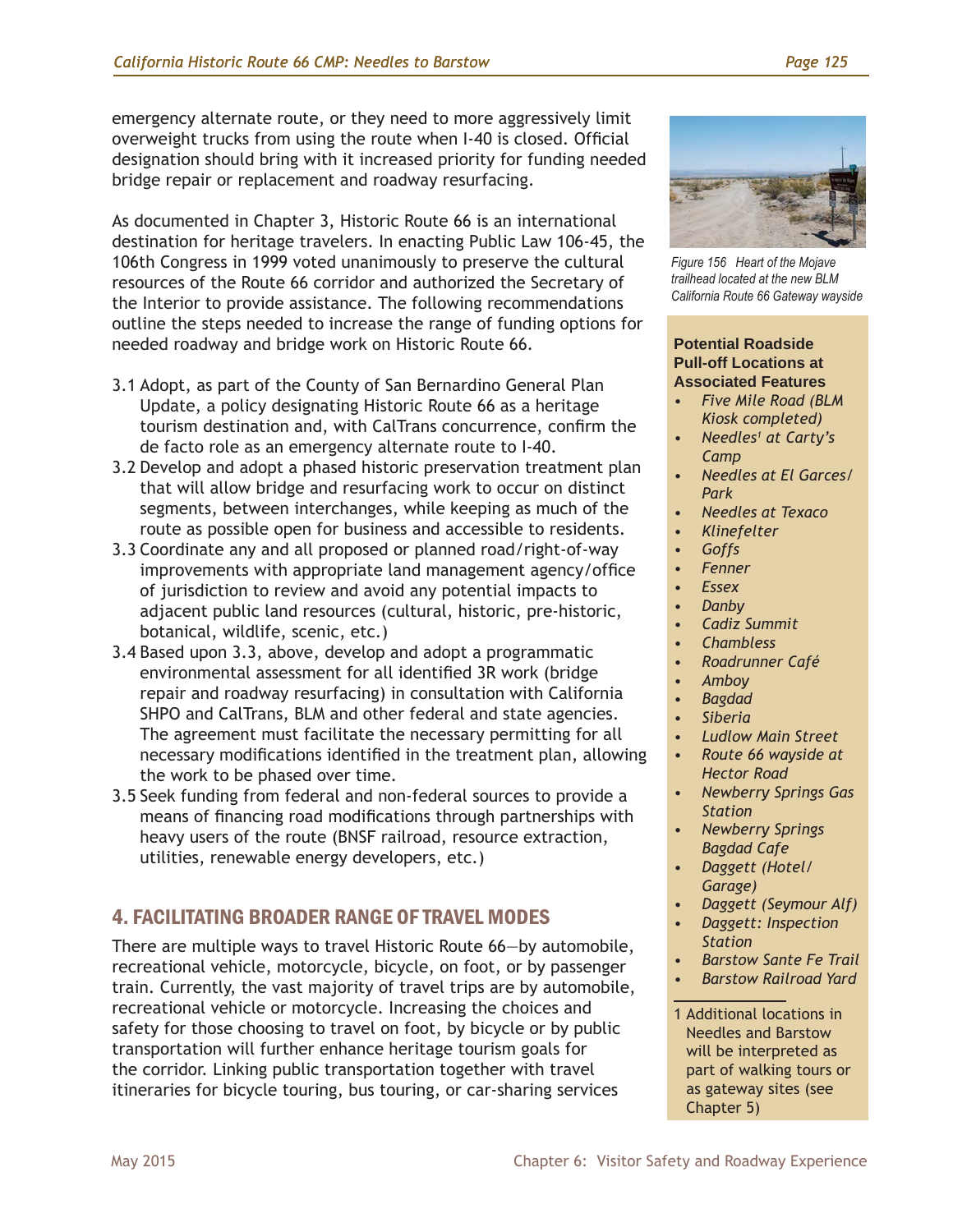

*Figure 157 Route 66 approaching Newberry Springs eastbound*



*Figure 158 View east from Danby Rest Area*



*Figure 159 Route 66 and Roadrunner Cafe site near Chambless*



*Figure 160 Route 66 and modern era "Rock Art" near Roadrunner Cafe site*



*Figure 161 Long distance motorcycle travelers over Cadiz Summit* 

will enhance heritage tourism goals for Historic Route 66 (see page 158). The following recommendations outline steps needed to broaden the range of travel choices and increase the safety of travel.

- 4.1 Work with bicycling clubs and user groups to establish appropriate long-distance routes, support facilities, and safety protocols for long distance bicycle trips on Route 66. Incorporate context sensitive design guidelines for accommodating bicycle travel in a manner that is consistent with its historic significance.
- 4.2 Work with AMTRAK, County, and private transit companies in cooperation with primary Historic Route 66 destination staffs and hospitality providers to establish mass-transit itineraries, events and programming (see Chapter 7, Marketing).
- 4.3 Ensure that desert travel safety measures are printed on all collateral materials for itineraries and incorporated boldly on all web-based information (see sidebar, page 124, for travel safety tips utilized by BLM).
- 4.4 Develop and maintain up-to-date signage and visitor information kiosks regarding available services at exit points where I-40 and Historic Route 66 intersect.
- 4.5 Develop and maintain up-to-date route marking and wayfinding signage to ensure that travelers can follow the route and find points of interest and destinations.
- 4.6 Develop safe and accessible pull-offs at key features along the roadway including viewpoints, historical wayside exhibits, and recreational trailheads (see sidebar, page 125).

# HISTORIC PRESERVATION TREATMENT PLAN

Chapter 4 presents the need for historic treatment plans for individual or small groups of roadside features along Historic Route 66. This Chapter's discussion focuses on the roadway itself. The roadway requires a historic preservation treatment plan that addresses future modifications to bridges, repaving, drainage, signage, accommodating bicycle use and other related factors.

Fortunately, CalTrans, SHPO, FHWA, and the County of San Bernardino among others have maintained an ongoing partnership for the past three years to inventory historic resources associated with the 128 timber trestle bridges between I-40's Mountains Springs Road exit and Daggett. The results of this partnership have been an evaluation of the significance and the documentation of roadway related resources that are eligible for the National Register of Historic Places. Under this partnership effort, San Bernardino County has established context sensitive approaches to reconstructing two of the timber trestle bridges that are forming the basis for the needed Historic Preservation Treatment Plan.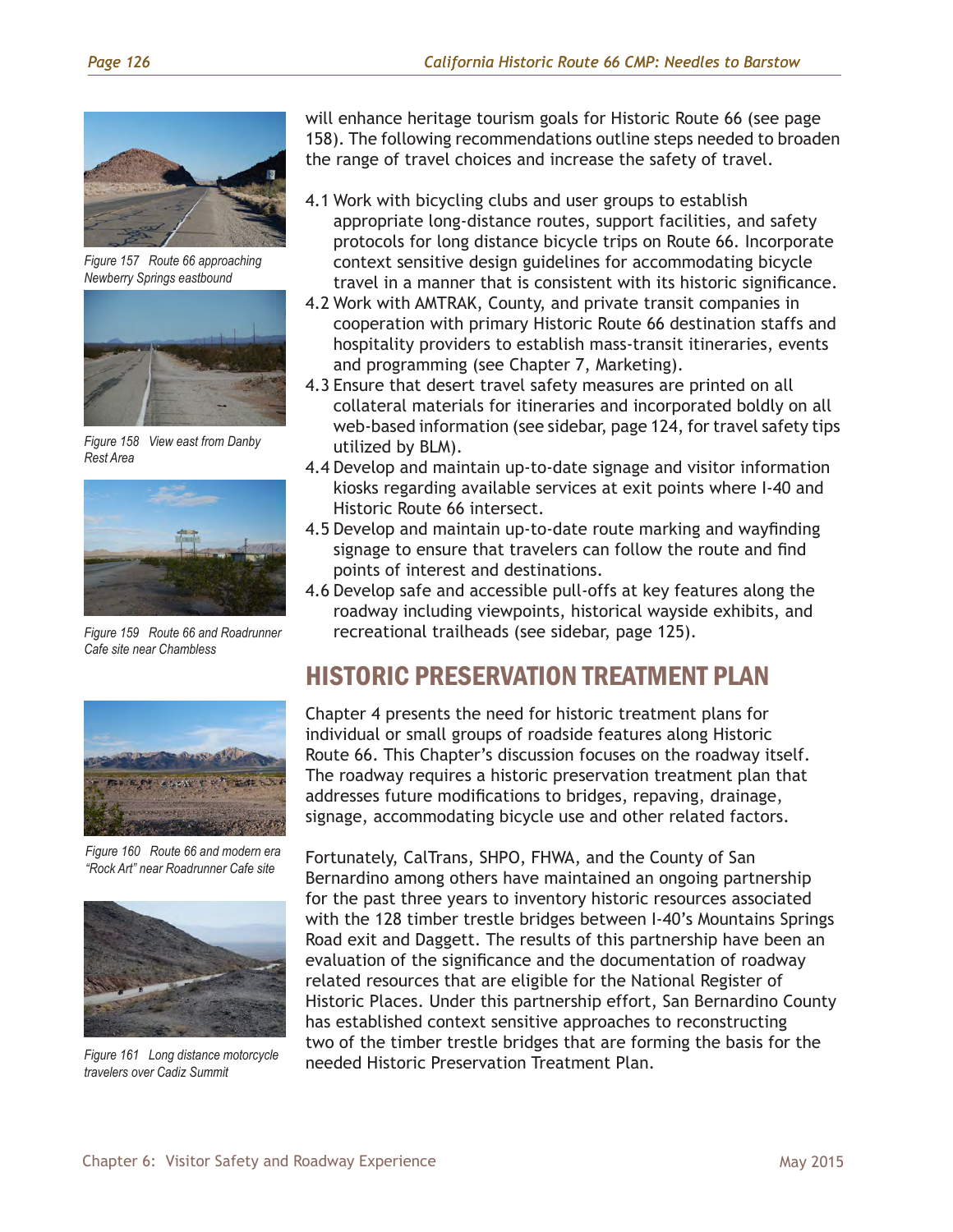## APPROACH

When county or municipal governments or CalTrans prepare to undertake roadway related work along Historic Route 66, they need to consider, at the outset of the project, historic significance and design elements of current and past alignments when making roadway safety or capacity changes. These considerations become the basis of an overall treatment plan which is especially important when considering the 128 timber trestle bridges—many of which are eligible for listing on the National Register of Historic Places.

Such a treatment plan should include: documentation of historic significance; documentation of travel history; and understanding of its character-defining features; a determination regarding appropriate treatments; agreement regarding purpose and need for proposed modifications; and compatibility with federal and state guidelines for appropriate modification. Each of these elements are detailed below:

#### *Document Historic Significance*

The County of San Bernardino is undertaking work to ascertain historic significance and integrity of the timber trestle bridges. Route 66's alignment is considered eligible for listing on the National Register of Historic Places (see "National Register Eligible Determination" on page 45 and SHPO letter of November 25, 2014 in Appendix III) meaning that Section 106 of the National Historic Preservation Act applies to work funded directly or indirectly through federal sources. The Historic Property Survey Report, Archeological Survey Report and Historic Resources Evaluation Report prepared for California Highway 66/National Trails Highway (NTH) (P-36-002910, CA-SBR-2910H), the segment of California US Highway 66/NTH from Daggett to Mountain Springs Road Exit on I-40 provides extensive information about the cultural resources associated with the alignment.

Significance of the route and its features has also been well documented by other sources. National Old Trails Road/Route 66/ National Trails Highway (CA-SBR-2910H National Old Trails Road) has previously been determined to qualify as eligible for the National Register of Historic Places (National Register), and is also listed in the California Register of Historic Resources (CRHR) as documented in the following<sup>2</sup>:

*Matt Bischoff, 2005, Life in the Past Lane: The Route 66 Experience, Historic and Management Contexts for the Route 66 Corridor in California, Volume 1, Route 66 in the California Desert.* Note: Bischoff recommended preparation of a Multiple Property Document Form (MPDF) and indicated that Route 66



*Figure 162 Timber trestle bridge at Avon Wash*



*Figure 163 View of bridge rail and abutment walls at Amboy bridge*



*Figure 164 Timber trestle bridge east of Danby Rest Area that still retains historic wood parapet rail with metal 'W'-beam approach rail attached* 

<sup>2</sup> Information provided by San Bernardino County as part of the ongoing work of their cultural resource consultant, Roger Hatheway (2014)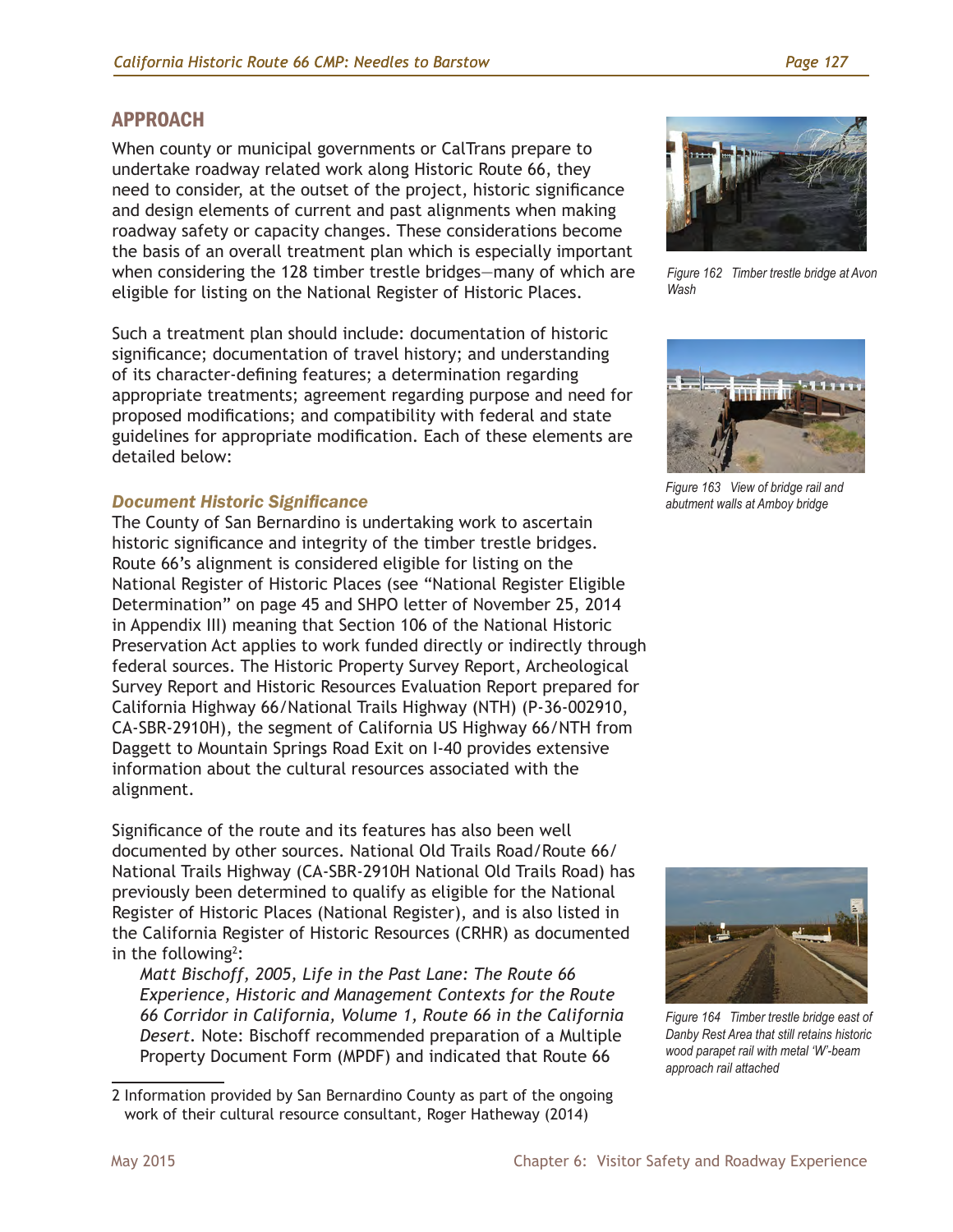is eligible for the National Register under Criterion A and C and possibly B and D (portions). Bischoff also made the statement that all earlier U.S. Highway 66 and National Old Trails Road alignments are also eligible to the National Register.

*Carol Roland, 2011, National Register of Historic Places Multiple Property Documentation Form: U.S. Highway 66 in California, Mead & Hunt, September 28, 2011*. The MPDF suggests that a wide variety of properties may be eligible along California U.S. Highway 66 in association with Criteria A-D and Criterion G, based on individual evaluations. Note: The MPDF was approved by the State Historic Preservation Officer (SHPO), forwarded to the California State Historical Resources Commission (SHRC), and approved by the SHRC on October 28, 2011. The alignment appears to qualify under National Register OHP Status Code – 2CB.

#### *Respect the Travel Experience*

Historic Route 66 is more than just a ribbon of pavement. Historic Route 66 is a travel experience that is enjoyed by visitors from all over the world, many of whom go from Chicago to Los Angeles. Historic Route 66 includes roadway features, adjoining historic sites, nearby attractions and views providing the setting for that travel experience. As noted on page 125, visitors travel by car, recreational vehicle, motorcycle, bicycle, on foot, by train or bus.

Within the study corridor's rural portion, west of Needles and east of Daggett, Historic Route 66 provides access to small rural communities, individual residences and businesses, numerous historic sites, maintenance vehicles from BNSF Railroad and other utilities, and those seeking recreational access to public lands managed by the BLM, NPS, and the State of California.

Traveling on Historic Route 66 for pleasure is worthwhile. Vehicle operating speeds vary. Some drivers are traveling at a leisurely pace and enjoying the experience, but are unfamiliar with the route and may be searching for hidden roadside features. Others are local drivers looking to get from one point to another as quickly as possible.

Historic Route 66 through the Mojave Desert has a low volume of traffic. Average Daily Traffic (ADT) is approximately 1000 vehicles per day near Daggett and decreases to less than 500 vehicles per day between Newberry Springs and Ludlow, and less than 400 between Ludlow and Amboy. Traffic volumes increase to approximately 500 ADT between Amboy and Essex. US Route 95 between Goffs Road and Interstate 40 carries between 2500 and 3250 ADT.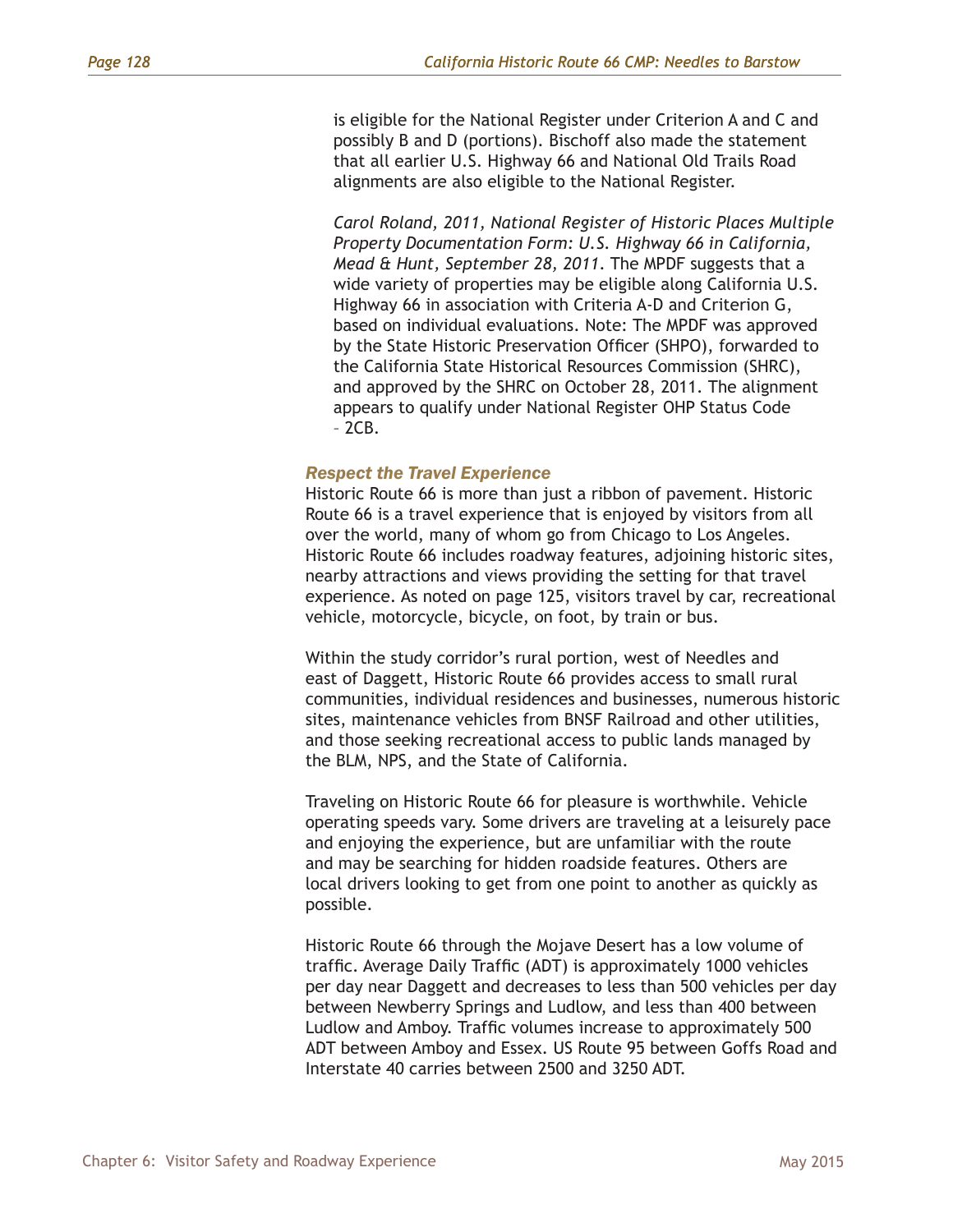Statistics record very few crashes on the rural sections of Historic Route 66 (between Daggett and Needles) in comparison with other higher traffic volume roads, such as Interstate 40 or US Route 95.

#### *Understand Character-defining Features*

Those designing roadway modifications on Historic Route 66 need to understand how its character-defining features—including roadway features, roadside features (such as associated structures and uses), and its views and context—contribute to the route's significance (see "Historical and Cultural Significance" on page 28.)

#### *Determine What Treatments are Appropriate*

Appropriate treatments can be adapted from the U.S. Secretary of the Interior's *Standards for the Treatment of Historic Properties* (1995). The Secretary's Standards provide an approach for understanding the significance of historic resources and for guiding treatment decisions that preserve the physical fabric and characterdefining features of resources. This framework can be applied to the stretch of Historic Route 66 through the Mojave Desert as follows:

**PRESERVE:** Applies to historic features that 1) reflect their period or periods of significance and 2) retain their integrity. For Historic Route 66 this includes design elements that retain their original design and materials in good condition. For example, a few timber trestle bridges are still largely intact, and include original materials, while others have had replacement guardrails or approach rails installed among other items.

Where a historic feature is identified, work will generally focus on the ongoing maintenance and repair of historic materials and features rather than extensive replacement and new construction. Preservation might also be appropriate to retain a specific roadside building or a particular view such as the view down Route 66 from Cadiz Summit toward Chambless (see Figure 60 on page 63).

**MAINTAIN:** applies to the majority of the Historic Route 66 roadway alignment where the goal is to retain the characterdefining features of the historic roadway, while addressing safety issues. The Secretary of Interior's Guidelines use the terms "restoration" and "rehabilitation" but those terms apply to specific engineering practices and are found to confuse engineers. Instead, the emphasis here is on those types of maintenance practices (resurfacing, restoration and rehabilitation, or 3R) that can resolve a safety issue while retaining character-defining features, including "context sensitive replacement" of features integral to the design. For example, timber trestle bridges whose guardrails and approach







*Figure 165 Guidance for work along historic roads should reflect the inherent flexibility built into the AASHTO 'Green Book' (top) as documented in AASHTO"s own "Guide to Achieving Flexibility in Highway Design (middle) and in other special reports such as the Geometric Design of Very Low Volume Local Roads (bottom)*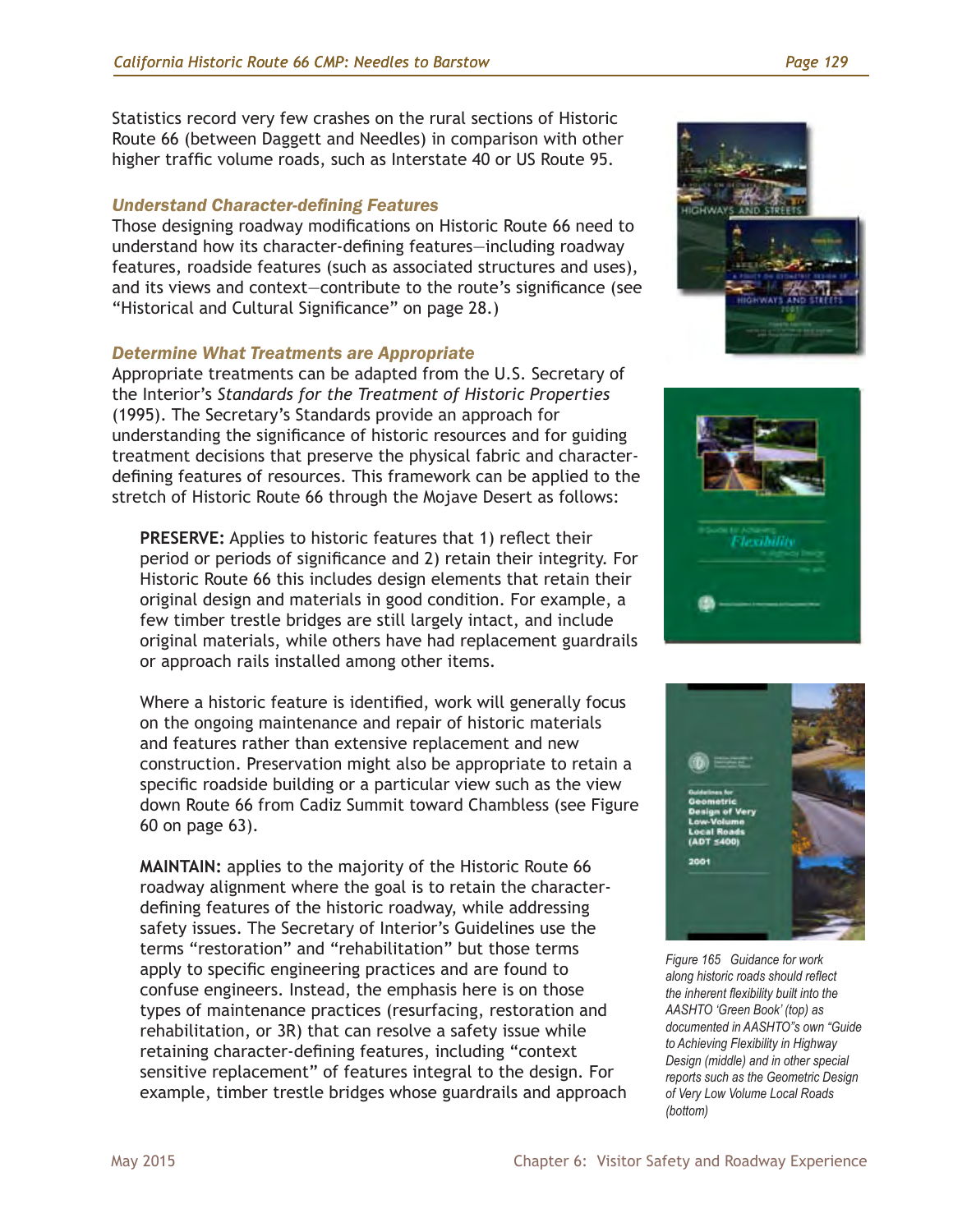rails have already been replaced could be brought up to current standards using an appropriately designed guardrail that reflects the period of significance but does not attempt to mimic it.

**ENHANCE:** applies to sections of Historic Route 66 where character-defining features are no longer present or where interpretive opportunities exist to tell the story of the route's development over time. The Secretary of Interior's Guidelines use the term "Reconstruction", but that is a term with different meaning in standard engineering practice. Using the same bridge example, if a timber trestle bridge had to be completely replaced due to structural failure, then the design of the new bridge should reflect the traditional design in scale, proportion, and character, but the materials would be modern and up to current standards. A timber trestle bridge could also be replaced by a bridge with a similar method and means of construction, such as a timber trestle bridge kit, but may take on a different appearance. In addition, concrete abutments, foundations and columns could be used depending on local conditions such as hydrology/hydraulics, but will utilize tinting, coloring, texture of timber to minimize impacts.

Once an appropriate treatment has been selected—whether to preserve, maintain, or enhance the character-defining features—then an appropriate design approach must be developed that enables the necessary design flexibility needed to meet treatment goals.

#### *Agree On the Purpose and Need for Proposed Modification*

In addition to major work on 128 timber trestle bridges noted above, most of remaining transportation-related work that will be implemented along Historic Route 66 will likely be resurfacing, restoration, and rehabilitation (3R) work. The purpose of 3R work is primarily to focus on preservation and extension of service life for existing facilities and on safety enhancements. Under the classification of 3R projects, the types of improvements to existing federal-aid highways include: resurfacing; chipseals, pavement structural and joint repair; minor lane and shoulder widening; striping; minor alterations to vertical grades and horizontal curves; bridge repair; cleaning channels under bridges; and, removal or protection of roadside obstacles.

*Identify Appropriate Guidelines that Apply to Project Activities* The "Green Book" of the American Association of State Highway Transportation Officials (AASHTO) is the standard reference for design guidance on highways. According to its own foreword, the Green Book "is not intended as a policy for resurfacing, restoration, or rehabilitation (3R) projects".



*Figure 166 Historic alignment curves more as it rises up to the top of Cadiz Summit. Historic alignments should be preserved and interpreted. At Cadiz Summit this alignment would make a good interpreted walking path focused on how mountain topography shaped the Route 66 experience in its heyday.*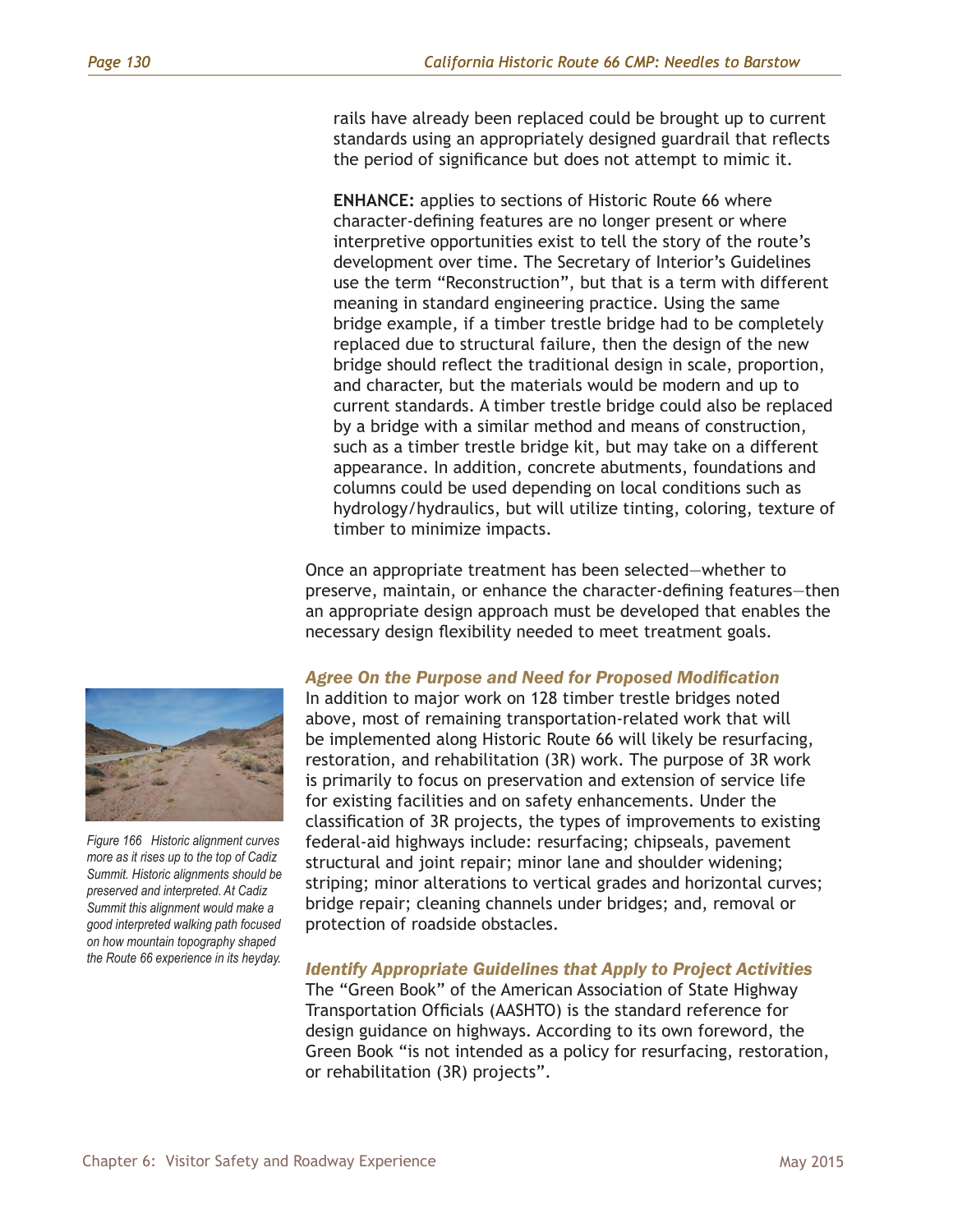Instead, the foreword refers to Transportation Research Board (TRB) Special Report 214, "*Designing Safer Roads: Practices for Resurfacing, Restoration and Rehabilitation*" and related publications for guidance. These reports describe procedures for 3R projects and relationships among safety, cost, tort liability and geometric design.

The intent of TRB Special Report 214 is to begin with existing conditions and performance of the road, rather than to design by attempting to meet numerical design guidelines of the AASHTO Green Book. On a historic road, design of highway modifications should be based on this "careful fit" approach to ensure that a section of highway targeted for a proposed highway modification *will not look substantially different from the rest of the road afterwards*.

Each state was invited to develop and adopt minimum design criteria for non-freeway 3R projects. The result is that states typically employ design criteria for 3R projects that are lower than those contained in the AASHTO Green Book. Using the timber trestle bridge example once again, CalTrans provides guidance to locally administered projects for bridge lane widths that are the same as the approach road lane widths on roads with ADT of less than 750.<sup>3</sup>

AASHTO and FHWA have both published several guidance documents on process, engineering guidance and best practices for context sensitive solutions including the application of more flexibility when using AASHTO "Green Book" guidelines.

For lower volume roads, AASHTO published *Geometric Design of Very Low Volume Local Roads*, which can be utilized to provide the rationale for applying appropriately scaled design values as a means of reducing impact and the footprint of roadway projects. More awareness of this guidance document is needed, as it applies to county funded projects as well as state and federally funded projects on local roads.

## BEST DESIGN AND PRESERVATION PRACTICES

Design and preservation decisions affecting the travel experience of Historic Route 66 can benefit from the use and application of proven practices that have been applied in other similar situations. The following design and preservation practices are recommended based upon similar efforts on historic roadways and scenic byways throughout the country.





*Figure 167 The recently reconstructed Amboy bridge maintains the white finish and uses a 'W'-beam guardrail which has been reinforced with a double thickness for crash-worthiness.*

#### **Design Speed and Operating Speed Definitions1**

*The Design Speed is a selected speed used to determine the various geometric design features of the roadway. (AASHTO, Green Book)*

*Operating Speed— Operating speed is the speed at which drivers of free-flowing vehicles choose to drive on a section of roadway. (TRB Special Report 254,1998)*

<sup>1</sup> For a more comprehensive history of these terms, please see Fitzpatrick, et al; NCHRP REPORT 504, Design Speed, Operating Speed,and Posted Speed **Practices**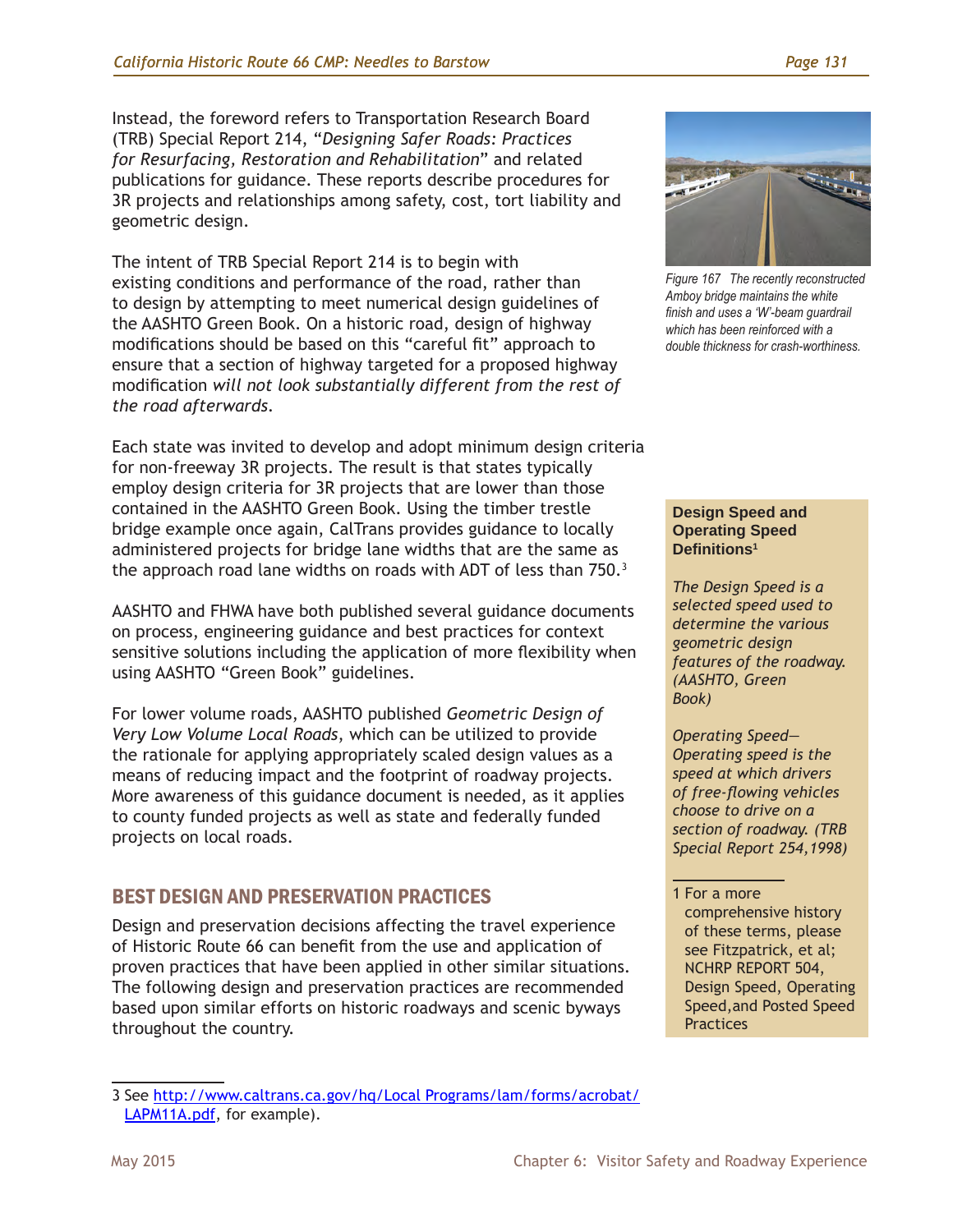

#### *Roadway Geometry*

Present Historic Route 66 alignments should be maintained and past alignments preserved. Historic Route 66's alignment is primarily composed of two types of roadway segments: long and straight segments and long curved radii. The exception occurs at points where the road crosses the railroad (such as at Amboy and Ludlow) or where it traverses mountain passes (Cadiz Summit).

The majority of today's Historic Route 66 is used as a secondary highway, with the exception of where it overlaps with other corridors. Portions of the route (US Route 95 between

*Figure 168 Example from associated image tools as part of the Federal Lands Highways pavement selection guidelines.*



*Figure 169 Existing timber rail with desert wash behind showing use of earthen berms to direct storm flows under the bridge.* 



*Figure 170 Historic 'C' shaped guardrail at Victorville's California Route 66 Museum.* 

Needles and Goffs Road and Interstate 40 between exits 2 and 5 and again east of Needles) are Major Highways and Divided Highways respectively. The pavement is generally 26 feet wide with lane widths of 11' and two-foot shoulders for the two lane portions where the road is a secondary highway.

Bridge roadway widths for most of the 128 timber trestle bridges between Mountain Springs Road and Daggett are at least equivalent to approaching lane widths (with a few exceptions). Yet the bridge conditions report indicates that these bridges do not have adequate width. For an historic road, whose original function was replaced by I-40, lane widths are unlikely to increase at any point in the future.

Given very low traffic volumes and limited number of trucks, recreational vehicles and buses, approach lane and bridge widths for new, reconstructed or rehabilitated timber trestle bridges should maintain the same widths and alignments as the approach roads, or as determined on a case by case basis by detailed engineering design to accommodate anticipated design vehicles, including anticipated bicycle and pedestrian use.

#### *Design Speed versus Operational Speed*

Design speed should be matched with desired operating speed to the extent practical, avoiding use of excessive safety margins that tend to induce excessive speeding. Selection of design speed in relation to desired operating speed is one of the most important factors in determining eventual roadway and roadside character.

Where a road is already designed at a much higher design speed than desired operating speed (approaching a settled area for example) actual operating speeds are often perceived by residents to be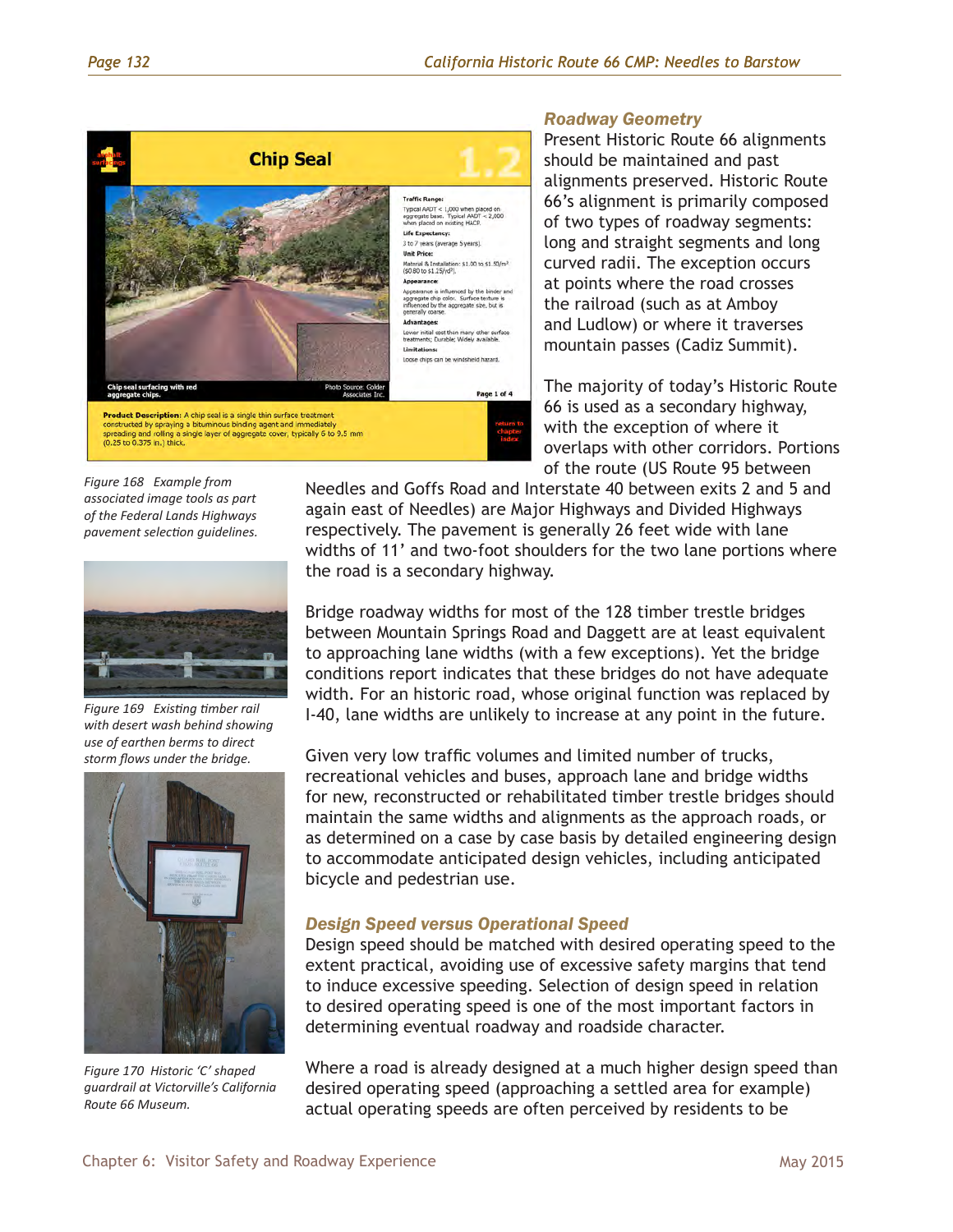excessive. Where land use change has introduced a wider range of turning movements than originally envisioned, unpredictable turning movements may become an issue. Rather than introduce wider roads or turn lanes on an historic road, speed reduction and other trafficcalming measures should be considered to solve the problem (based upon detailed engineering studies). Traffic calming measures are designed to reduce operating speeds to increase safety, rather than widening the road to accommodate high speeds for "through" traffic.

The posted speed limit for much of the route is 55 miles per hour (mph) except when approaching or entering into each community where speed limits are reduced to 35 mph or less. Operational speeds on roadways have not been measured for this planning effort.

Based on informal observations by scenic byway planning team members (and not on actual engineering studies), there appear to be two types of drivers: regular travelers along the route (living or working); and visitors to the route (from both Southern California and from around the world). Visitors, often unfamiliar with the route and communities, are traveling at a relatively slow rate of speed, especially in areas with historic features or other points of interest. Regular drivers are more concerned about getting from their origin to their destination and are traveling at a relatively higher rate of speed. On other byways and historic touring routes, the competing needs of drivers has become a management issue.



*Figure 172 Existing (and original) timber bridge railing* 



*Figure 173 Existing 'C' shaped guardrail painted white (courtesy of San Bernardino County DPW)*



*Figure 174 Existing 'W' shaped guardrail painted white (courtesy of San Bernardino County DPW); note post caps extend above the 'W' beam*



*Figure 171 Existing Dola Bridge elevation (above) and two options for bridge abutment treatments (arrows): concrete (top right) and timber (bottom right). Simulations courtesy of San Bernardino County DPW; note post caps will extend above the 'W' beam which will be reinforced by joining two 'W' beams together to increase its strength without increasing the height and proportion of the railing.* 





*Figure 175 Simulation showing proposed 'W' shaped guardrail painted white (courtesy of San Bernardino County DPW); note post caps will also extend above the 'W' beam*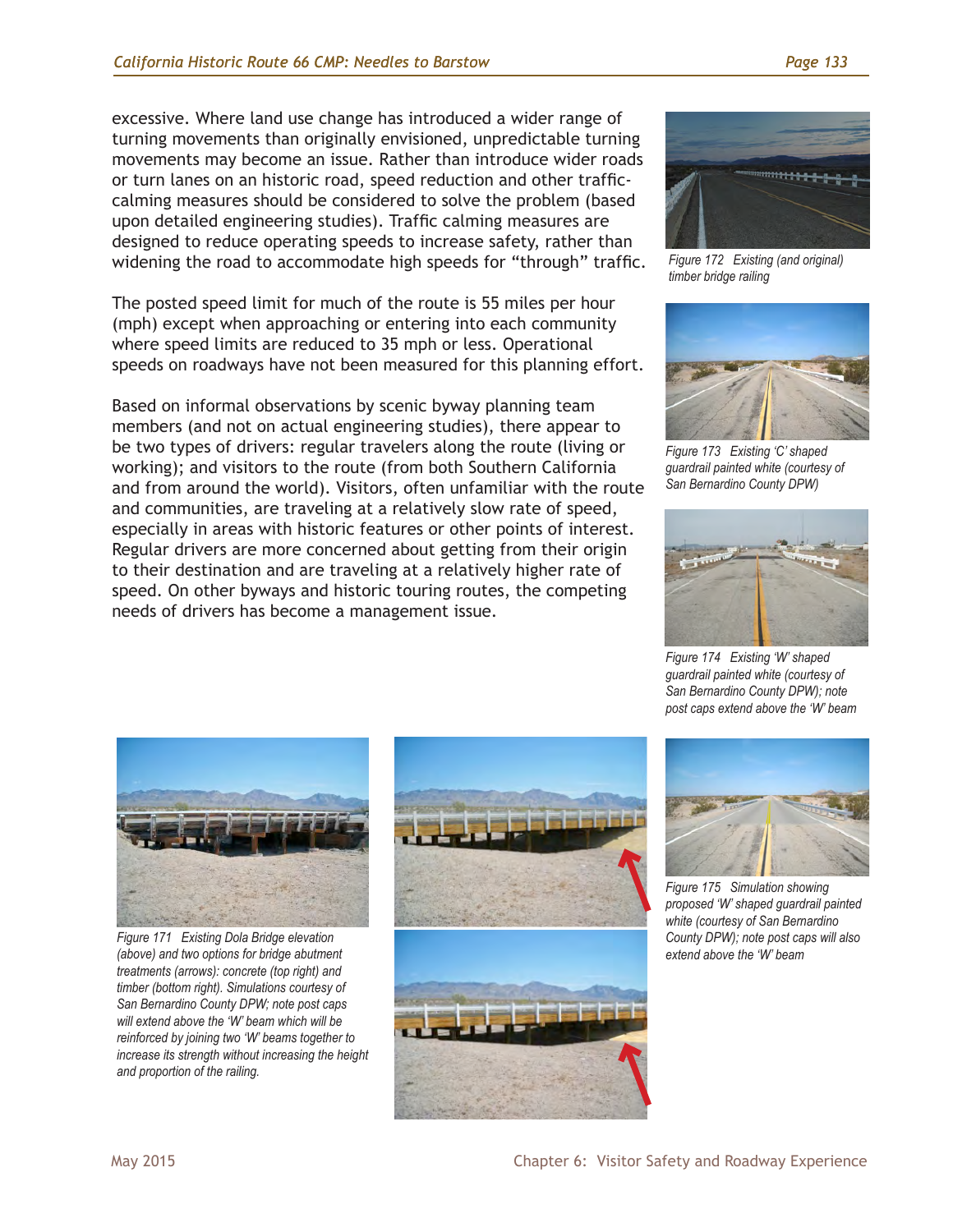

*Figure 176 Rough pavement between Newberry Springs and Ludlow limits the potential for bicycle-based heritage tourism.*

#### *Pavement Resurfacing*

Context sensitive pavement materials and surfaces may also be more cost effective for pavement resurfacing (see [http://www.cflhd.gov/](http://www.cflhd.gov/programs/techDevelopment/pavement/context-roadway-surfacing/documents/context-sensitive-roadways.pdf) [programs/techDevelopment/pavement/context-roadway-surfacing/](http://www.cflhd.gov/programs/techDevelopment/pavement/context-roadway-surfacing/documents/context-sensitive-roadways.pdf) [documents/context-sensitive-roadways.pdf](http://www.cflhd.gov/programs/techDevelopment/pavement/context-roadway-surfacing/documents/context-sensitive-roadways.pdf)).

In a desert environment such as Historic Route 66 between Needles and Barstow, the pavement itself is one of the most dominant visual elements. The Office of Federal Lands Highways (FLH) has developed a pavement selection process (and associated image tools) that provides a choice and balance between functionality, strength, and cost while ensuring that the completed roadway enhances or is, at a minimum, compatible with surrounding landscapes.

Lower traffic volumes associated with Historic Route 66 also provide an opportunity to use pavement surfacing that more closely resembles the historic pavement surface without a significant increase in cost or maintenance. For discussion about the use of chip seal's affect on bicycle safety, please see "Bicycle Compatibility with Chip Seal Surfaces" on page 136.

#### *Drainage*

The engineered system of berms, dips and 128 timber trestle bridges on Historic Route 66 between Needles and Barstow is found nowhere else along the entire route of Historic Route 66 from California to Illinois. The system is a significant engineering feature—adapting the road to the topography and washes of the high desert. The drainage system and the bridges have a symbiotic relationship, having been built simultaneously. Their design treatment is uniform throughout. The majority of the system retains a high level of integrity in design, materials and workmanship to this day. Eligibility of the drainage system for the National Register of Historic Places should be evaluated as a high priority.

#### *Structures and Related Elements*

Preserving the most visible design elements such as the remaining historic guardrails while maintaining the character-defining features of the timber trestle bridges through the use of materials that are similar in form, line color and texture to the historic rails is integral to retaining the corridor's integrity.

There have been three evolutions of guardrail design: the original timber parapet railings (Figure 172) to a 'C' shaped metal guardrail painted white (Figure 173) to a 'W' shaped guardrail also painted white (Figure 174).

San Bernardino County has developed an approach that allows them to replace the bridge in a manner consistent with its historic scale and materials (Figure 175). The County is recommending that two

**From 'Biking Brian' —as he blogs on Day 5 of a Route 66 bicycle trip through the desert** 

*"Then things started to get interesting after the frontage road went over to the south side of the freeway. I had been wondering why I only saw one car on this stretch for the first 15 miles or so after leaving Ludlow, but now I saw why. The pavement suddenly looked as it went through a war, with many huge cracks in the direction of travel that could swallow up my buddy John's 38 mm wide tires! This section was the worst of the trip, much worse than the short section between Kingman and Oatman that I had complained about a couple of days ago."*

http://www.bikingbrian. com/2010/03/18/route-66-bicycle-tour-day-5/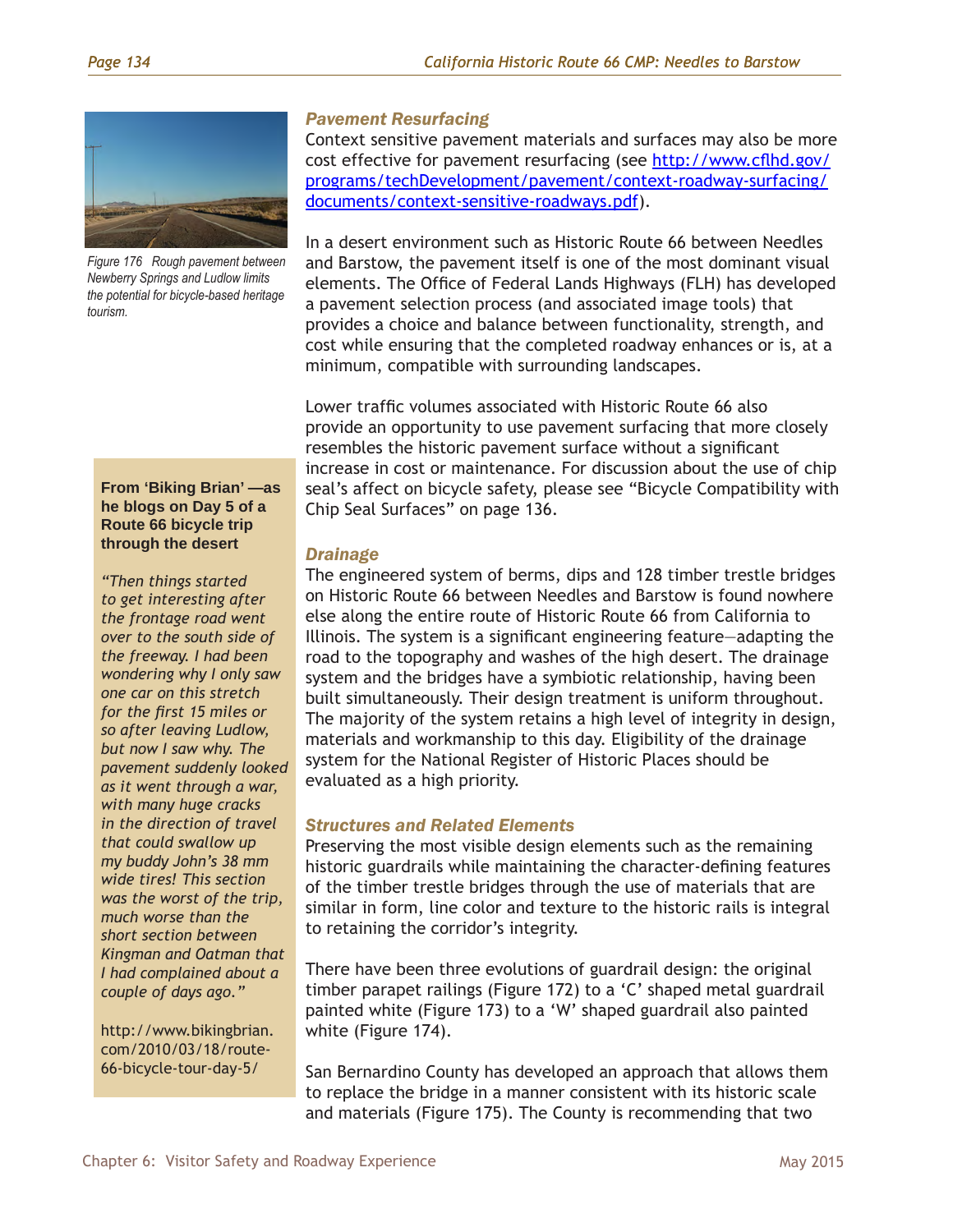'W' beam guardrails be bolted together to achieve the desired strength without increasing the height of the guardrail or using the thicker 'thrie' beam.

San Bernardino County is considering two options for abutments: one concrete; and the other timber. The less costly concrete retrofit options should be considered for reinforcing the less visible parts on the underside of the bridge deck, abutments, foundation, and columns. Concrete tints should be used to better match desert soil color. Abutments can be made of concrete using formwork and tinting to provide the color and texture of timber. Cost savings can be applied to using higher quality preservation treatments on more visible portions.

While the San Bernardino County approach is the preferred, new types of guardrails that meet current standards may need to be considered in the future if the reinforced 'W' Beam approach does not work as anticipated. There are many excellent aesthetic treatments for guardrails that could be applied here, including using rusting steel W-Beam or box beams. Both alternatives would likely meet minimum test level standards for these bridges. Anodized finishes are more consistent with the historic finishes. While more expensive, this approach would minimize the contrast created by the standard galvanized W-beam rails currently being used as replacements.

#### *Bicycle Use*

Bicycle accommodations and facilities should be integrated into all future pavement, wayside, and visitor facilities, including provisions for shade, water, repair and other visitor services. Bicyclists preferred road width for touring is 24' wide (two 12'-wide lanes), with 2' to 4' of paved shoulders on each side.

Scenic and historic roads are often sought out by bicyclists as an attractive travel route for both short and long excursions. Historic Route 66 is included as part of the California section of US Bicycle Route 66. Traffic volume on Route 66 is quite low, making it ideal for use by bicycles (and motorcycles) who appreciate its wide open feel and broad desert expanse.

Work is being done to establish US Bike Route 66 across the 8 states through which Route 66 passes. A Preliminary Concept map of the California section of the route was developed for presentation to Southern California Association of Governments (SCAG) in the fall of 2013 by representatives of the advocacy group Adventure Cycling—a group that is actively working to establish bicycle routes that cross the country. California representatives of the group are seeking to establish Bike Route 66 as part of a functional network of regional bicycle routes connecting the

#### **California Assembly Language Designating Historic Route 66**

*Based upon RESOLUTION CHAPTER 52, Assembly Concurrent Resolution No.6-Relative to Route 66 [Filed with Secretary of State July 11, 1991], the portion of former U.S. Route 66 extending from the California border to Santa Monica was officially designated as "Historic Highway Route 66". The resolution further requested that the Department of Transportation "develop an appropriate marker for Historic Highway Route 66, consistent with signing standards, and to identify the cost of erecting a reasonable number of markers along the entire route of former U.S. Highway Route 66, in cooperation with affected local agencies, and in such a manner that will avoid a designation that would lead a motorist to conclude that the entire route is a statemaintained facility;* 

#### *and be it further Resolved*

*That the Department of Transportation, for the portion of former U.S. Route 66 still under its jurisdiction, and local agencies, for the portions of former U.S. Route 66 currently under their jurisdiction, upon receiving donations from private sources and other nonstate funds covering the cost of erecting suitable markers, are hereby directed to erect those markers."*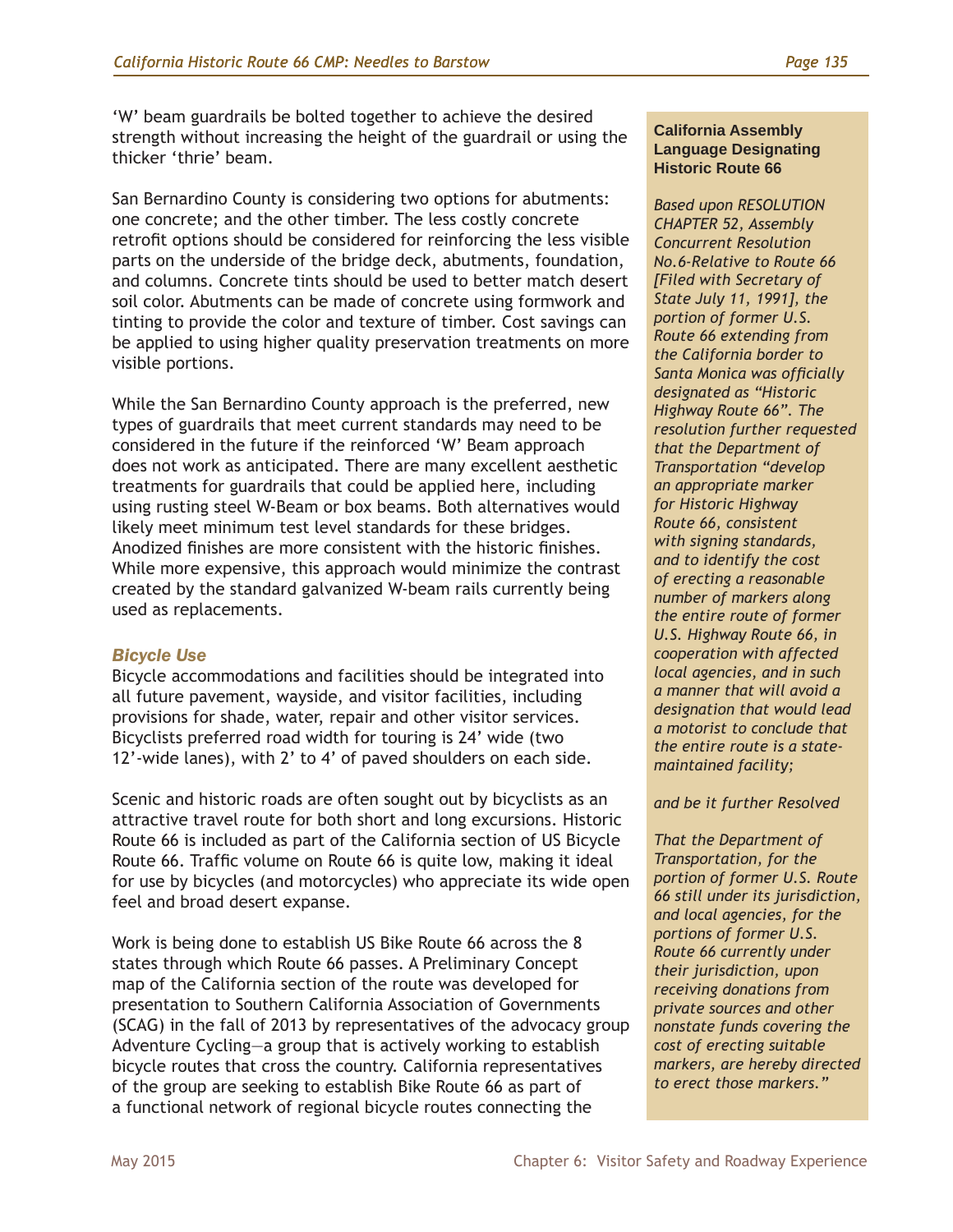

*Figure 177 Existing gateway sign visible from I-40 over the Colorado River*



*Figure 178 Pavement markers in urban areas, such as Barstow, are sometimes difficult to see* 



*Figure 179 Pavement markers are combined with other elements in Rancho Cucamonga to improve visibility and enhance the streetscape*



*Figure 180 In rural areas, such as Amboy, community gateways should be kept simple so as to not compete with the beauty and setting of the town*



*Figure 181 The interpretive wayside at Danby is a model for future waysides*

region and serving commuter, recreational and touring cyclists. A written report was prepared that contains a concept map including National Trails Highway (Historic Route 66) in eastern California's Mohave Desert.

Several challenges need to be overcome before actively promoting the proposed Historic Route 66 bicycle route for either daily or long-distance travel:

- Obtaining water in certain sections can be extremely difficult and even life-threatening, especially with extreme temperatures in warmer seasons.
- The route from Ludlow to Newberry Springs parallels the Interstate and its surface is significantly degraded causing flat tires, bent rims and other damage to bicycles, making it particularly challenging.
- August/September 2014 storms have further degraded road surfaces, closed bridges and left extensive debris from overburden as runoff from storms overtopped bridges and undercut bridge abutments and certain road sections.

#### *Bicycle Compatibility with Chip Seal Surfaces*

Given low traffic volumes and limited funding available for routine resurfacing, it is highly likely that a chip seal surface will be utilized. Bicyclists have expressed their opinion on concerns with chip seals. San Bernardino County uses smaller chip rock (e.g. 5/16"), additional sweeping, and application of a fog seal to improve roadway smoothness, remove excess chip rock and bind chips together to reduce future loose chips.

A study performed by the University of California on the "macrotecture" of Caltrans pavement surface treatments and a review of bicycle ride quality surveys led to the following preliminary recommendations relative to bicycle suitability of chip seal<sup>4</sup>:

- To account for bicycle traffic and bicyclist ride quality, modified binder with the finer 3/8" grade chips or smaller should be used and the coarser 3/8" grade should not be used.
- Further measurement of macrotexture on a larger sample of two chip seal test sections with alternative gradations should be performed to better determine the texture variability, as well as their viability when applied to roadways with bicycle traffic.
- Consider either cinder seal, microsurfacing, slurry, or sand seal as a remediation treatment for SLO-1. The slurry and sand seals

<sup>4</sup> University of California Pavement Research Center UC Davis, UC Berkeley. *Preliminary Results: Measurement of Macrotexture on Surface Treatments and Survey of Bicyclist Ride Quality on Mon-198 and SLO-1 Test Sections;* Part of Partnered Pavement Research Program (PPRC) Strategic Plan Element 4.47: Impact of Chip Seal on Bicyclists. August 2013. Technical Memorandum: UCPRC-TM-2013-07. See [http://www.ucprc.ucdavis.edu/](http://www.ucprc.ucdavis.edu/PDF/UCPRC-TM-2013-07.pdf) [PDF/UCPRC-TM-2013-07.pdf](http://www.ucprc.ucdavis.edu/PDF/UCPRC-TM-2013-07.pdf)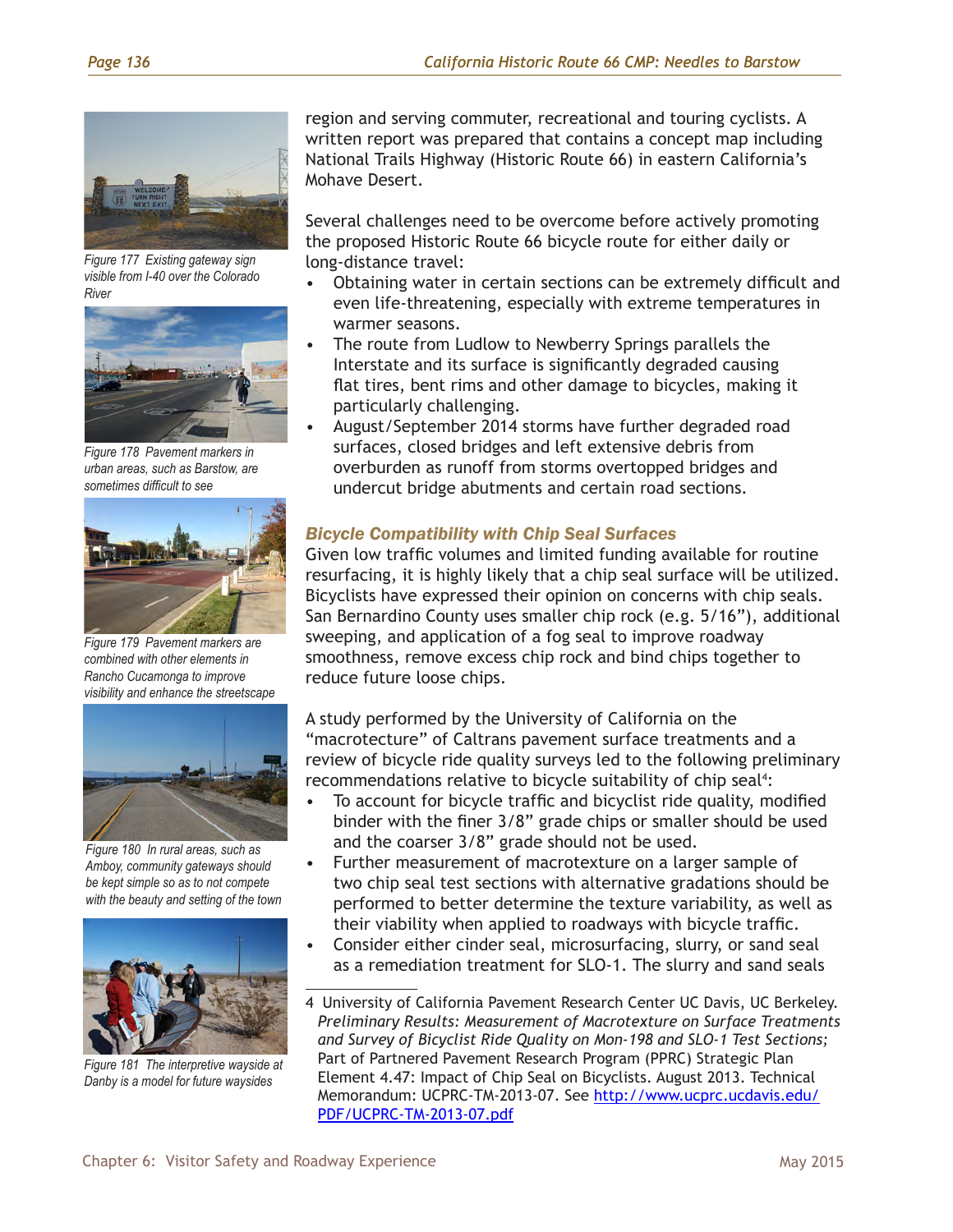the cinder seal. The second application of a chip seal to produce a double chip seal may also be considered to improve ride quality but its surface texture may be coarser than that of the slurry or sand seals.

The study also concluded that some actions were not recommended:

- Mandating the use of a steel roller during construction to reduce Mean Profile Depth (MPD) is not recommended by the study (as opposed to allowing a choice of steel or rubber-tired rolling)
- The use of additional rolling after initial construction to reduce MPD is not recommended by the study

## *Signage*

Sign proliferation should be minimized while providing for adequate route marking and gateway identification as currently practiced (using existing signage requirements from each jurisdiction). There are six types of signage requirements for a route to function as a viable heritage touring destination:

- **• Gateway signage to Route 66** these are primarily used to direct visitors from Interstate or other Primary Routes on the National Highway System to Historic Route 66. These signs already exist for the most part and need to be maintained and periodically replaced.
- **• Route markers** are typically provided (see sidebar, "California Assembly Language Designating Historic Route 66" on page 135).
- **• Community Gateways** Route 66 communities range in size from ghost towns with zero population such as Siberia or the original Bagdad, to Barstow and Needles that serve as regional hubs and provide extensive visitor services. Community gateway signage is needed to associate these communities with the Route 66 Heritage Travel experience.
- **• Community Wayfinding** in the larger communities of Barstow and Needles there is a need to provide Route 66 (and other interstate) travelers with wayfinding signs to museums, historic sites and other exhibits and waysides.
- **• Site markers** Some Route 66 historic sites were marked as part of a signage program implemented with funding from Hampton Inns (See Figure 118 on page 107, for example). Additional sites are marked with State of California Historic Markers (See Figure 4 on page 2, for example).
- **• Interpretive Information** An interpretive display was installed at Danby Rest Area with funding from BMW (Figure 181).

Legislation led to erection of brown signs with white lettering along Interstate 40 directing travelers to Historic Route 66. San Bernardino County installed painted route markers on the road surface of Historic Route 66 to eliminate the problems associated with theft,



*Figure 182 Albuquerque is taking the*  roadrunner image and slicing it through **by a strate and slicing** *the Route 66 shield.*







*Standardized directional signs to primary attractions. The design replicates the colors and Route 66 shield of the IDOT highway signs, which travelers are used to watching for.*

*Figure 183 Illinois Route 66 developed this scheme for wayfinding signage in their 2008 interpretive plan*